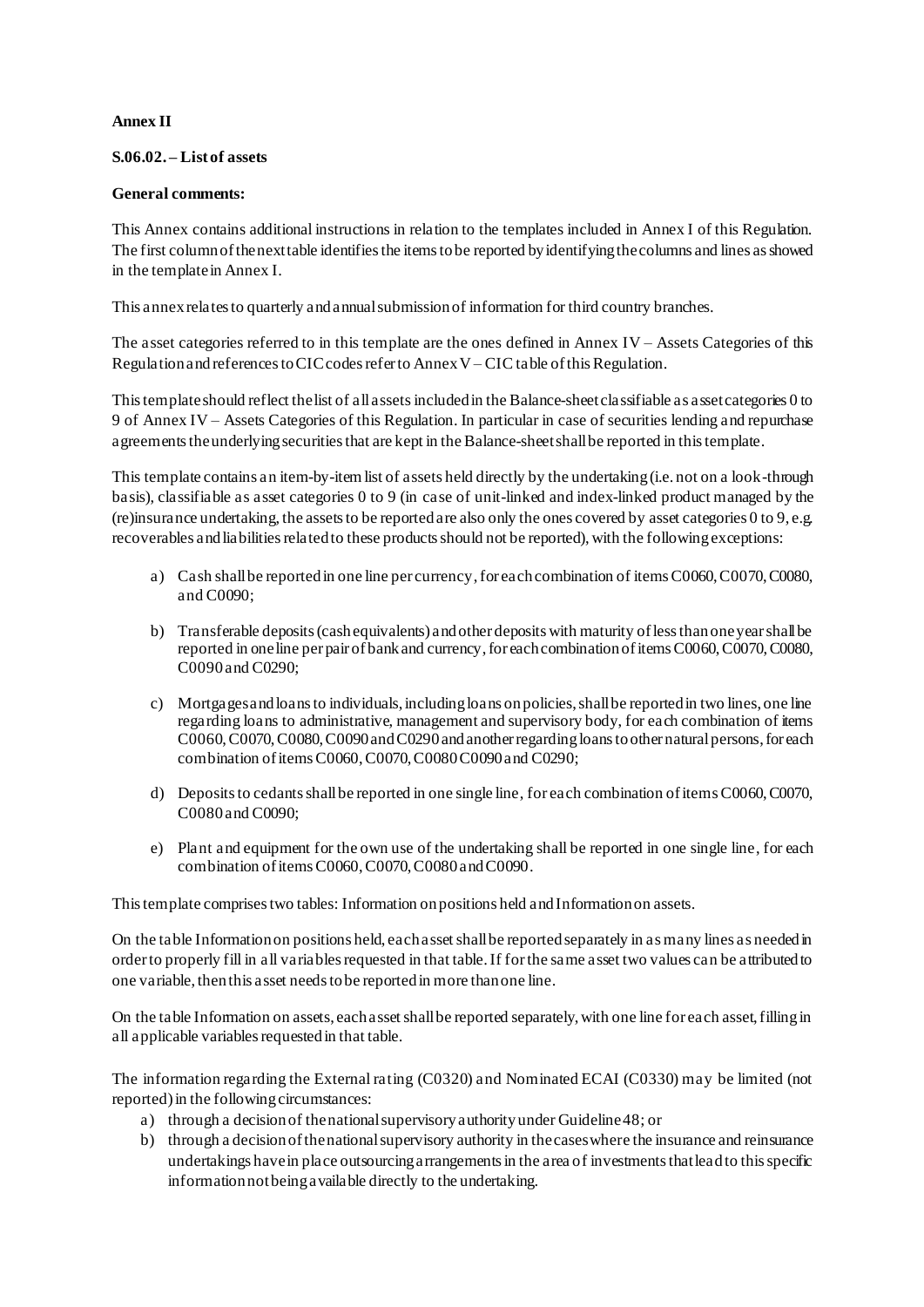# **NOTE: blue font is used to identify the PEPP Prudential requirements**

## **Information on positions held**

|                    | <b>ITEM</b>                                            | <b>INSTRUCTIONS</b>                                                                                                                                                                                                                                                                                                                                                                                                                                                                                                                                                                                                                                                                                                                                                                                                                                                                                                                                                                                                                                                                                                                                                                                                                                                                 |
|--------------------|--------------------------------------------------------|-------------------------------------------------------------------------------------------------------------------------------------------------------------------------------------------------------------------------------------------------------------------------------------------------------------------------------------------------------------------------------------------------------------------------------------------------------------------------------------------------------------------------------------------------------------------------------------------------------------------------------------------------------------------------------------------------------------------------------------------------------------------------------------------------------------------------------------------------------------------------------------------------------------------------------------------------------------------------------------------------------------------------------------------------------------------------------------------------------------------------------------------------------------------------------------------------------------------------------------------------------------------------------------|
| C0015              | <b>PEPP</b> registration<br>number                     | Registration number for the PEPP, which is attributed by the EIOPA.                                                                                                                                                                                                                                                                                                                                                                                                                                                                                                                                                                                                                                                                                                                                                                                                                                                                                                                                                                                                                                                                                                                                                                                                                 |
| <b>C0020</b>       | <b>Basic</b><br>PEPP/alternative<br>investment options | Type of PEPP investment option. The differentiation used in this field,<br>is between the basic PEPP and an alternative investment options.<br>Option 3, PEPP assets shall be used in case all PEPP investment<br>options share in the same pool of assets.                                                                                                                                                                                                                                                                                                                                                                                                                                                                                                                                                                                                                                                                                                                                                                                                                                                                                                                                                                                                                         |
|                    |                                                        | The following closed list shall be used:<br>1 - Basic PEPP<br>2 - Alternative investment options<br>3 - PEPP common assets                                                                                                                                                                                                                                                                                                                                                                                                                                                                                                                                                                                                                                                                                                                                                                                                                                                                                                                                                                                                                                                                                                                                                          |
| C0040              | Asset ID Code                                          | Asset ID code using the following priority:<br>- ISO 6166 code of ISIN when available<br>- Other recognised codes (e.g.: CUSIP, Bloomberg Ticker, Reuters<br>$RIC$ )<br>- Code attributed by the undertaking, when the options above are not<br>a vailable. This code must be consistent over time.<br>When the same Asset ID Code needs to be reported for one asset that is<br>issued in 2 or more different currencies, it is necessary to specify the<br>Asset ID code and the ISO 4217 alphabetic code of the currency, as in<br>the following example: "code+EUR"                                                                                                                                                                                                                                                                                                                                                                                                                                                                                                                                                                                                                                                                                                             |
| $\overline{C0050}$ | Asset ID Code<br>Type                                  | Type of ID Code used for the "Asset ID Code" item. One of the<br>options in the following closed list shall be used:<br>1 - ISO 6166 for ISIN code<br>2 - CUSIP (The Committee on Uniform Securities Identification<br>Procedures number assigned by the CUSIP Service Bureau for U.S.<br>and Canadian companies)<br>3 - SEDOL (Stock Exchange Daily Official List for the London Stock<br>Exchange)<br>4 - WKN (Wertpapier Kenn-Nummer, the alphanumeric German<br>identification number)<br>5 - Bloomberg Ticker (Bloomberg letters code that identify a<br>company's securities)<br>6 - BBGID (The Bloomberg Global ID)<br>7 - Reuters RIC (Reuters instrument code)<br>8 - FIGI (Financial Instrument Global Identifier)<br>9 - Other code by members of the Association of National Numbering<br>Agencies<br>99 - Code attributed by the undertaking<br>When the same Asset ID Code needs to be reported for one asset that is<br>issued in 2 or more different currencies and the code in C0040 is<br>defined by Asset ID code and the ISO 4217 alphabetic code of the<br>currency, the Asset ID Code Type shall refer to option 9 and the option<br>of the original Asset ID Code, as in the following example for which<br>the code reported was ISIN code+currency: "9/1". |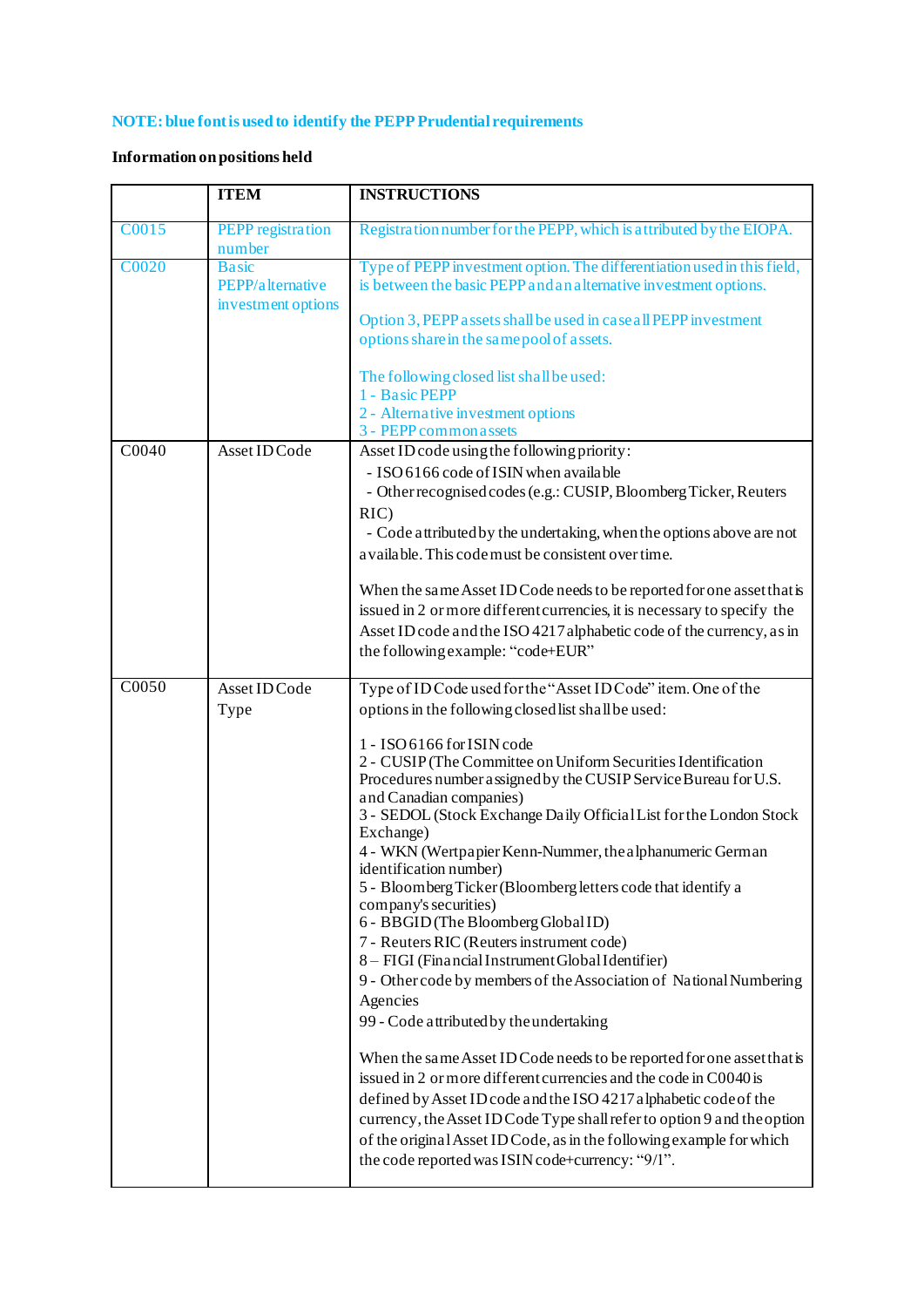| C0060              | Portfolio                                                  | Distinction between life, non-life, shareholder's funds, general (no<br>split) and ring fenced funds. One of the options in the following closed<br>list shall be used:<br>$1 - Life$<br>2 - Non-life<br>3 - Ring fenced funds<br>4 - Other internal funds<br>5 - Shareholders' funds<br>6 - General<br>The split is not mandatory, except for identifying ring fenced funds,<br>but shall be reported if the undertaking uses it internally. When an<br>undertaking does not apply a split "general" shall be used.                |
|--------------------|------------------------------------------------------------|-------------------------------------------------------------------------------------------------------------------------------------------------------------------------------------------------------------------------------------------------------------------------------------------------------------------------------------------------------------------------------------------------------------------------------------------------------------------------------------------------------------------------------------|
| C0070              | Fund number                                                | Applicable to assets held in ring fenced funds or other internal funds<br>(defined according to national markets).<br>Number which is attributed by the undertaking, corresponding to the<br>unique number assigned to each fund. This number has to be consistent<br>over time and should be used to identify the funds in other templates.<br>It shall not be re-used for a different fund.                                                                                                                                       |
| C0080              | Matching portfolio<br>number                               | Number which is attributed by the undertaking, corresponding to the<br>unique number assigned to each matching adjustment portfolio as<br>prescribed in Article 77b(1)(a) of Directive 2009/138/EC. This number<br>has to be consistent over time and should be used to identify the<br>matching adjustment portfolio in other templates. It shall not be re-<br>used for a different matching a djustment portfolio.                                                                                                               |
| C0090              | Asset held in unit<br>linked and index<br>linked contracts | Identify the assets that are held by unit linked and index linked<br>contracts. One of the options in the following closed list shall be used:<br>1 - Unit-linked or index-linked<br>2 - Neither unit-linked nor index-linked                                                                                                                                                                                                                                                                                                       |
| C0100              | Asset pledged as<br>collateral                             | Identify assets kept in the undertaking's balance-sheet that are pledged<br>as collateral. For partially pledged assets two lines for each asset shall<br>be reported, one for the pledged amount and another for the remaining<br>part. One of the options in the following closed list shall be used for<br>the pledged part of the asset:<br>1 - Assets in the balance sheet that are collateral pledged<br>2 - Collateral for reinsurance accepted<br>3 - Collateral for securities borrowed<br>4 - Repos<br>9 - Not collateral |
| $\overline{C0110}$ | Country of custody                                         | ISO 3166-1 alpha-2 code of the country where undertaking assets are<br>held in custody. For identifying international custodians, such as<br>Euroclear, the country of custody will be the one corresponding to the<br>legal establishment where the custody service was contractually<br>defined.<br>In case of the same asset being held in custody in more than one<br>country, each asset shall be reported separately in as many lines as<br>needed in order to properly identify all countries of custody.                    |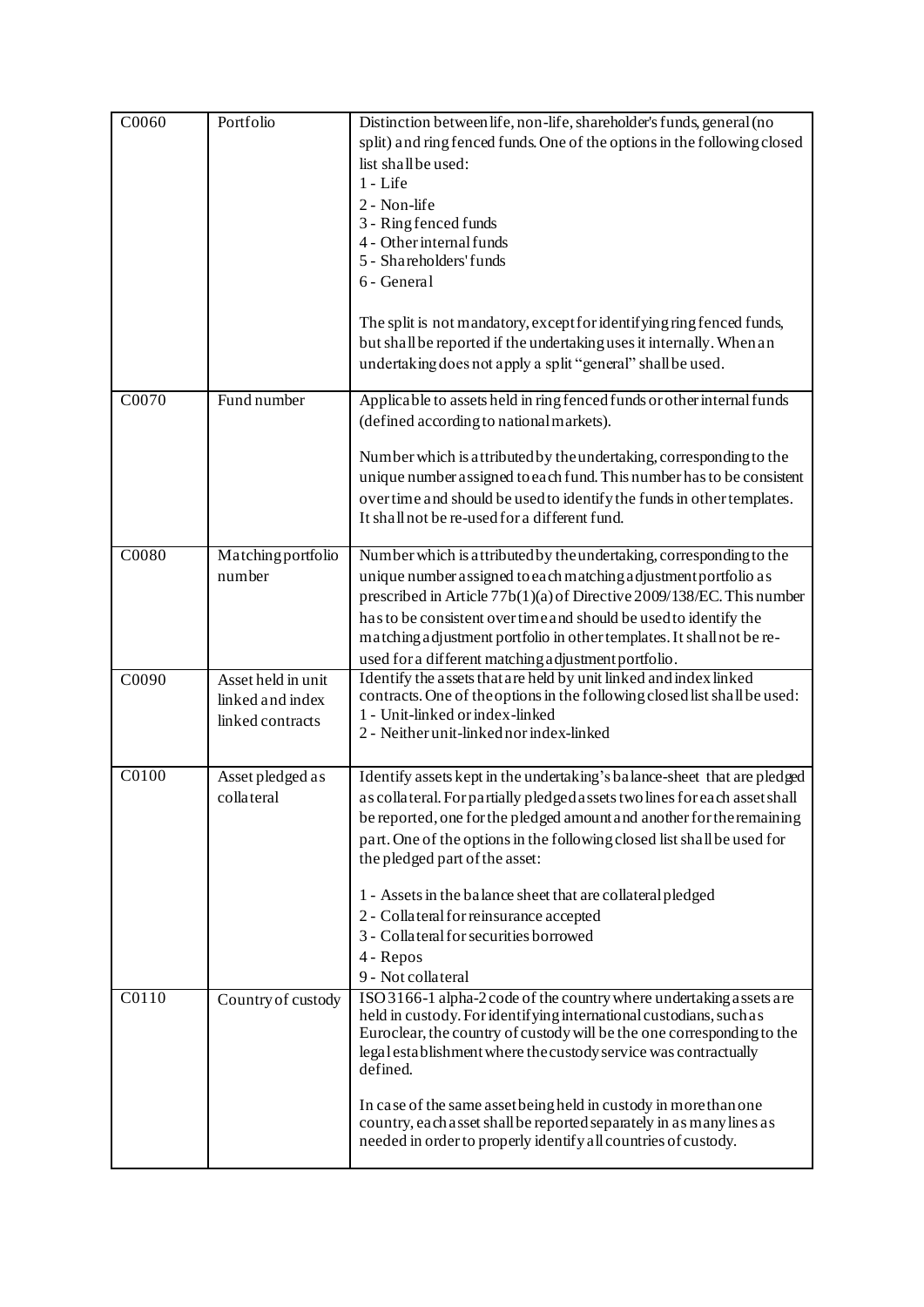|                    |                             | This item is not applicable for CIC category 8 – Mortgages and Loans<br>(for mortgages and loans to natural persons, as those assets are not<br>required to be individualised), CIC 71, CIC 75 and for CIC 95 - Plant<br>and equipment (for own use) for the same reason.<br>Regarding CIC Category 9, excluding CIC 95 - Plant and equipment<br>(for own use), the issuer country is assessed by the address of the<br>property.                                                                                                                                                                                                                        |
|--------------------|-----------------------------|----------------------------------------------------------------------------------------------------------------------------------------------------------------------------------------------------------------------------------------------------------------------------------------------------------------------------------------------------------------------------------------------------------------------------------------------------------------------------------------------------------------------------------------------------------------------------------------------------------------------------------------------------------|
| C0120              | Custodian                   | Name of the financial institution that is the custodian.<br>In case of the same asset being held in custody in more than one<br>custodian, each asset shall be reported separately in as many lines as<br>needed in order to properly identify all custodians.<br>When a vailable, this item corresponds to the entity name in the LEI<br>database. When this is not a vailable corresponds to the legal name.<br>This item is not applicable for CIC category 8 - Mortgages and Loans<br>(for mortgages and loans to natural persons, as those assets are not<br>required to be individualised), CIC 71, CIC 75 and for CIC category 9<br>$-$ Property. |
| C0130              | Quantity                    | Number of assets, for relevant assets.<br>This item shall not be reported if item Par amount (C0140) is reported.                                                                                                                                                                                                                                                                                                                                                                                                                                                                                                                                        |
|                    |                             |                                                                                                                                                                                                                                                                                                                                                                                                                                                                                                                                                                                                                                                          |
| $\overline{C0140}$ | Paramount                   | Principle amount outstanding measured at par amount, for all assets<br>where the item is relevant, and at nominal amount for $CIC = 72, 73$ ,<br>74,75 and 79 if applicable.<br>This item shall not be reported if item Quantity (C0130) is reported.                                                                                                                                                                                                                                                                                                                                                                                                    |
| C0150              | Valuation method            | Identify the valuation method used when valuing assets. One of the<br>options in the following closed list shall be used:<br>1 - quoted market price in active markets for the same assets<br>2 - quoted market price in active markets for similar assets<br>3 - alternative valuation method<br>4 - adjusted equity methods (applicable for the valuation of<br>participations)<br>5 - IFRS equity methods (applicable for the valuation of participations)<br>6 - valuation according to article 9(4) of Delegated Regulation 2015/35                                                                                                                 |
| C0160              | <b>Acquisition value</b>    | Total acquisition value for assets held, clean value without accrued<br>interest. Not applicable to CIC categories 7 and 8.                                                                                                                                                                                                                                                                                                                                                                                                                                                                                                                              |
| C0170              | Total Solvency II<br>amount | Value calculated as defined by article 75 of the Directive 2009/138/EC.<br>The following shall be considered:<br>Corresponds to the multiplication of "Par a mount" by "Unit<br>percentage of paramount Solvency II price" plus "Accrued<br>interest", for assets where the first two items are relevant;<br>Corresponds to the multiplication of "Quantity" by "Unit Solvency<br>II price", for assets where these two items are relevant;<br>For assets classifiable under asset categories 7, 8 and 9, this shall<br>indicate the Solvency II value of the asset.                                                                                     |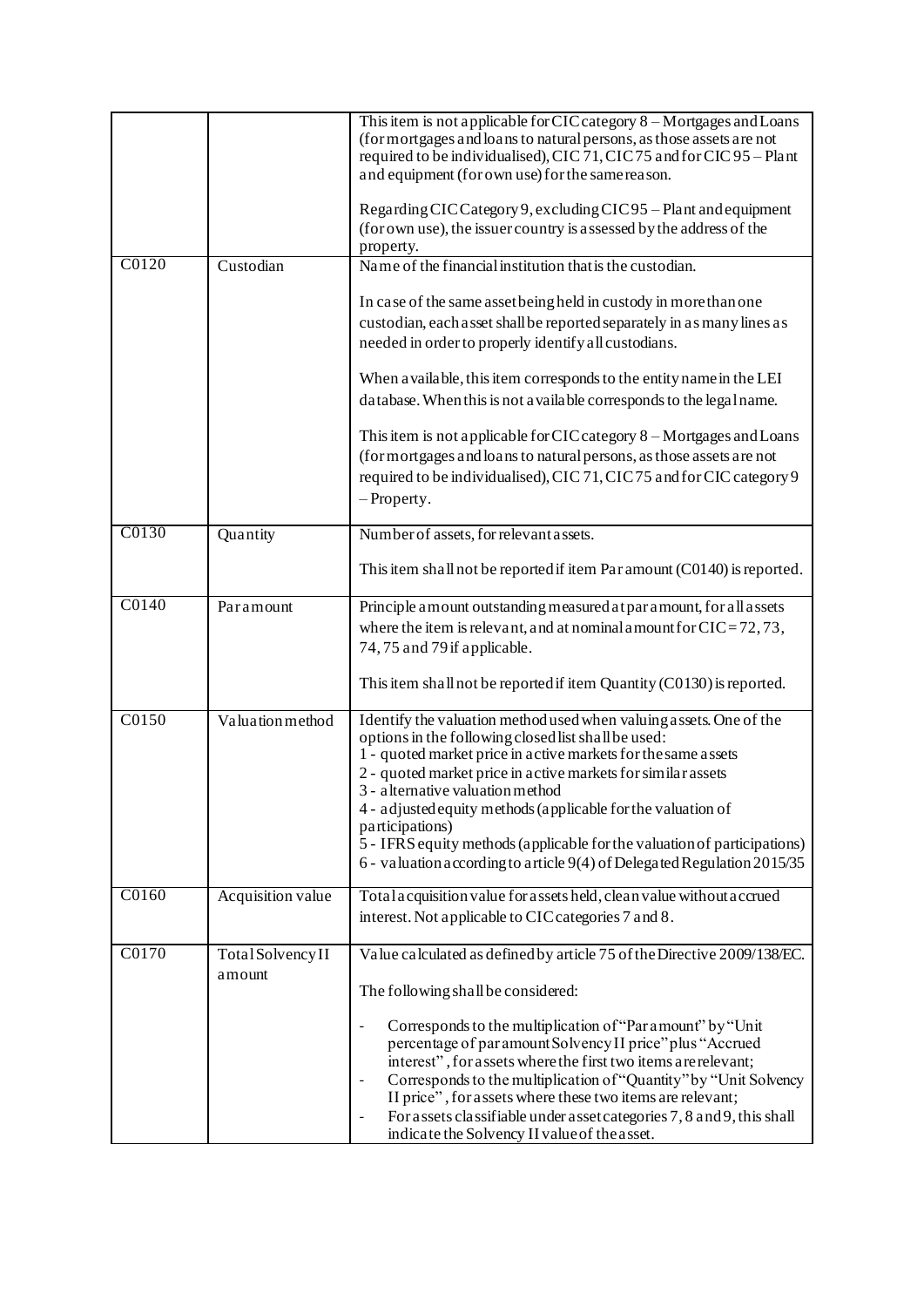| C0180              | Accrued interest                                                           | Quantify the amount of accrued interest after the last coupon date for<br>interest bearing securities. Note that this value is also part of item Total<br>Solvency II amount.                                                  |
|--------------------|----------------------------------------------------------------------------|--------------------------------------------------------------------------------------------------------------------------------------------------------------------------------------------------------------------------------|
| C <sub>04</sub> 00 | Deposit lodged as<br>security in<br>accordance with<br>Article $162(2)(e)$ | Identify if assets refers to a deposit lodged as security in accordance<br>with Article $162(2)(e)$ . One of the options in the following closed list<br>shall be used:<br>$1 -$ Deposit lodged<br>$2 - Not$ in deposit lodged |
| C <sub>0410</sub>  | Confirmation that<br>there are no rights<br>of set of f                    | Identify if assets have no rights of set off. One of the options in the<br>following closed list shall be used:<br>$1 -$ No rights of set off<br>2 - Rights of set off                                                         |

### **Information on assets**

|                    | <b>ITEM</b>        | <b>INSTRUCTION</b>                                                                                                                                                                                                                                                                                                                                                                                                                                                                                                                                                                                                                                                                                                                                                                                                                                                                                                                                                                                                                                                                                                                                                                                                                                                                           |
|--------------------|--------------------|----------------------------------------------------------------------------------------------------------------------------------------------------------------------------------------------------------------------------------------------------------------------------------------------------------------------------------------------------------------------------------------------------------------------------------------------------------------------------------------------------------------------------------------------------------------------------------------------------------------------------------------------------------------------------------------------------------------------------------------------------------------------------------------------------------------------------------------------------------------------------------------------------------------------------------------------------------------------------------------------------------------------------------------------------------------------------------------------------------------------------------------------------------------------------------------------------------------------------------------------------------------------------------------------|
| $\overline{C0040}$ | Asset ID Code      | Asset ID code using the following priority:<br>- ISO 6166 code of ISIN when available<br>- Other recognised codes (e.g.: CUSIP, Bloomberg Ticker, Reuters<br>$RIC$ )<br>- Code attributed by the third country branch, when the options<br>above are not available. This code must be consistent over time.<br>When the same Asset ID Code needs to be reported for one asset that<br>is issued in 2 or more different currencies, it is necessary to specify<br>the Asset ID code and the ISO 4217 alphabetic code of the currency,<br>as in the following example: "code+EUR"                                                                                                                                                                                                                                                                                                                                                                                                                                                                                                                                                                                                                                                                                                              |
| $\overline{C0050}$ | Asset ID Code Type | Type of ID Code used for the "Asset ID Code" item. One of the<br>options in the following closed list shall be used:<br>1 - ISO 6166 for ISIN code<br>2 - CUSIP (The Committee on Uniform Securities Identification<br>Procedures number assigned by the CUSIP Service Bureau for U.S.<br>and Canadian companies)<br>3 - SEDOL (Stock Exchange Daily Official List for the London Stock<br>Exchange)<br>4 - WKN (Wertpapier Kenn-Nummer, the alphanumeric German<br>identification number)<br>5 - Bloomberg Ticker (Bloomberg letters code that identify a<br>company's securities)<br>6 - BBGID (The Bloomberg Global ID)<br>7 - Reuters RIC (Reuters instrument code)<br>8 - FIGI (Financial Instrument Global Identifier)<br>9 - Other code by members of the Association of National Numbering<br>Agencies<br>99 - Code attributed by the third country branch<br>When the same Asset ID Code needs to be reported for one asset that<br>is issued in 2 or more different currencies and the code in C0040 is<br>defined by Asset ID code and the ISO 4217 alphabetic code of the<br>currency, the Asset ID Code Type shall refer to option 9 and the<br>option of the original Asset ID Code, as in the following example for<br>which the code reported was ISIN code+currency: "9/1". |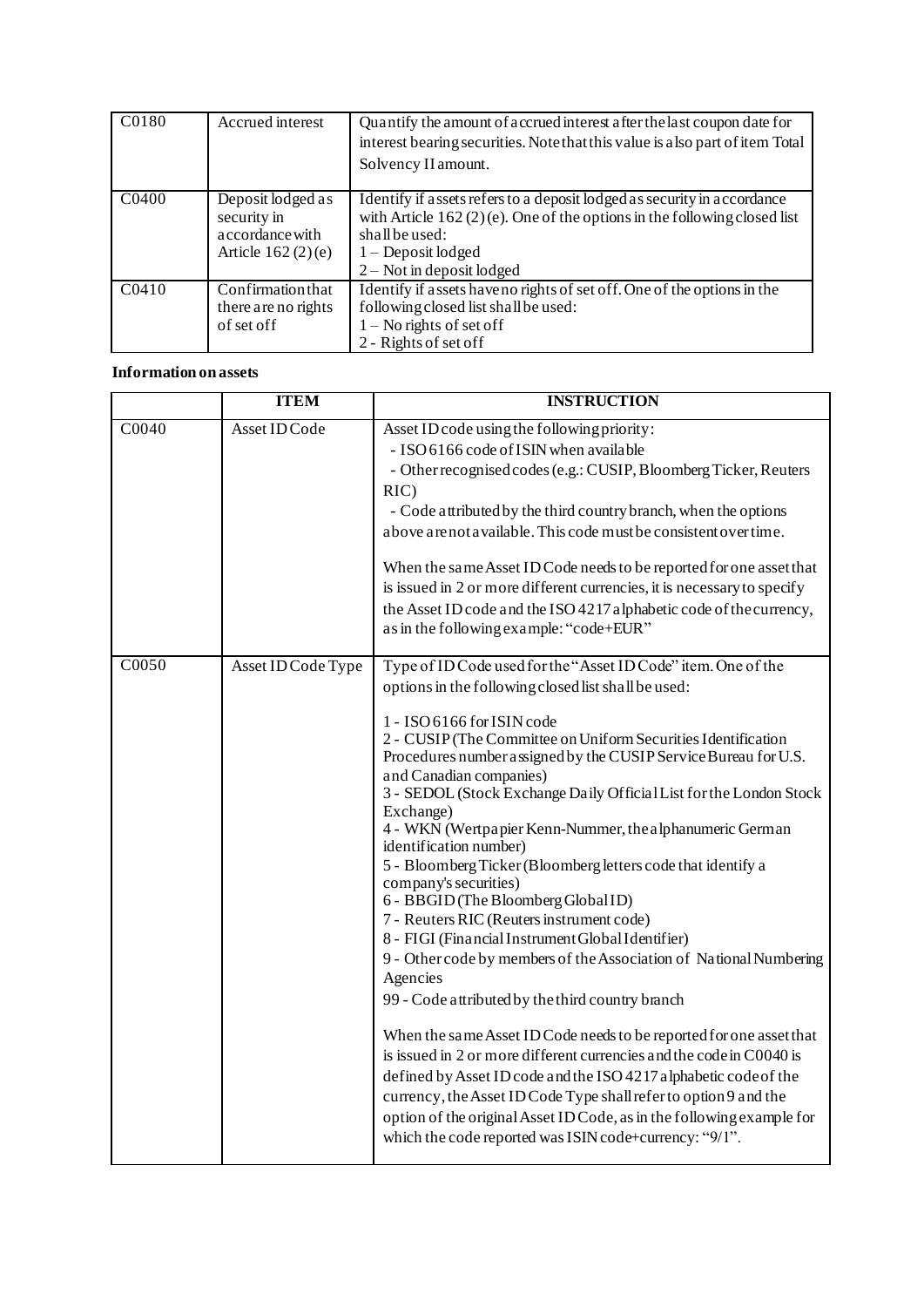| C0190 | <b>Item Title</b>  | Identify the reported item by filling the name of the asset (or the<br>address in case of property), with the detail settled by the third<br>country branch.                                                                                                                                                                                                                                                                                                                                                                                                                                                                                                                                                                                                                               |
|-------|--------------------|--------------------------------------------------------------------------------------------------------------------------------------------------------------------------------------------------------------------------------------------------------------------------------------------------------------------------------------------------------------------------------------------------------------------------------------------------------------------------------------------------------------------------------------------------------------------------------------------------------------------------------------------------------------------------------------------------------------------------------------------------------------------------------------------|
|       |                    | The following shall be considered:                                                                                                                                                                                                                                                                                                                                                                                                                                                                                                                                                                                                                                                                                                                                                         |
|       |                    | Regarding CIC category 8 – Mortgages and Loans, when<br>relating to mortgage and loans to natural persons, this item<br>shall contain "Loans to AMSB members" or "Loans to other<br>natural persons", according to its nature, as those assets are<br>not required to be individualised. Loans to other than natural<br>persons shall be reported line-by-line.<br>This item is not applicable for CIC95 - Plant and equipment<br>(for own use) as those assets are not required to be<br>individualised, CIC71 and CIC75.                                                                                                                                                                                                                                                                 |
| C0200 | <b>Issuer Name</b> | Name of the issuer, defined as the entity that issues assets to investors.                                                                                                                                                                                                                                                                                                                                                                                                                                                                                                                                                                                                                                                                                                                 |
|       |                    | When a vailable, this item corresponds to the entity name in the LEI<br>database. When this is not a vailable corresponds to the legal name.                                                                                                                                                                                                                                                                                                                                                                                                                                                                                                                                                                                                                                               |
|       |                    | The following shall be considered:                                                                                                                                                                                                                                                                                                                                                                                                                                                                                                                                                                                                                                                                                                                                                         |
|       |                    | Regarding CIC category 4 - Collective Investments<br>Undertakings, the issuer name is the name of the fund<br>manager;<br>Regarding CIC category 7 – Cash and deposits (excluding<br>CIC 71 and CIC 75), the issuer name is the name of the<br>depositary entity;<br>Regarding CIC category 8 - Mortgages and Loans, when<br>relating to mortgage and loans to natural persons, this item<br>shall contain "Loans to AMSB members" or "Loans to other<br>natural persons", according to its nature, as those assets are<br>not required to be individualised;<br>Regarding CIC8 - Mortgages and Loans, other than<br>mortgage and loans to natural persons the information shall<br>relate to the borrower;;<br>This item is not applicable for CIC 71, CIC 75 - Cash and 9 –<br>Property. |
| C0210 | Issuer Code        | Identification of the issuer code using the Legal Entity Identifier (LEI)<br>if available.                                                                                                                                                                                                                                                                                                                                                                                                                                                                                                                                                                                                                                                                                                 |
|       |                    | If none is a vailable this item shall not be reported.                                                                                                                                                                                                                                                                                                                                                                                                                                                                                                                                                                                                                                                                                                                                     |
|       |                    | The following shall be considered:                                                                                                                                                                                                                                                                                                                                                                                                                                                                                                                                                                                                                                                                                                                                                         |
|       |                    | Regarding CIC category 4 - Collective Investments<br>Undertakings, the issuer code is the code of the fund<br>manager;<br>Regarding CIC category $7 -$ Cash and deposits (excluding<br>CIC 71 and CIC 75), the issuer code is the code of the<br>depositary entity<br>Regarding CIC8 - Mortgages and Loans, other than<br>mortgage and loans to natural persons the information shall<br>relate to the borrower;<br>This item is not applicable for CIC71, CIC75 and CIC<br>category 9 - Property;<br>This item is not applicable to CIC category $8 -$ Mortgages<br>and Loans, when relating to mortgage and loans to natural<br>persons.                                                                                                                                                 |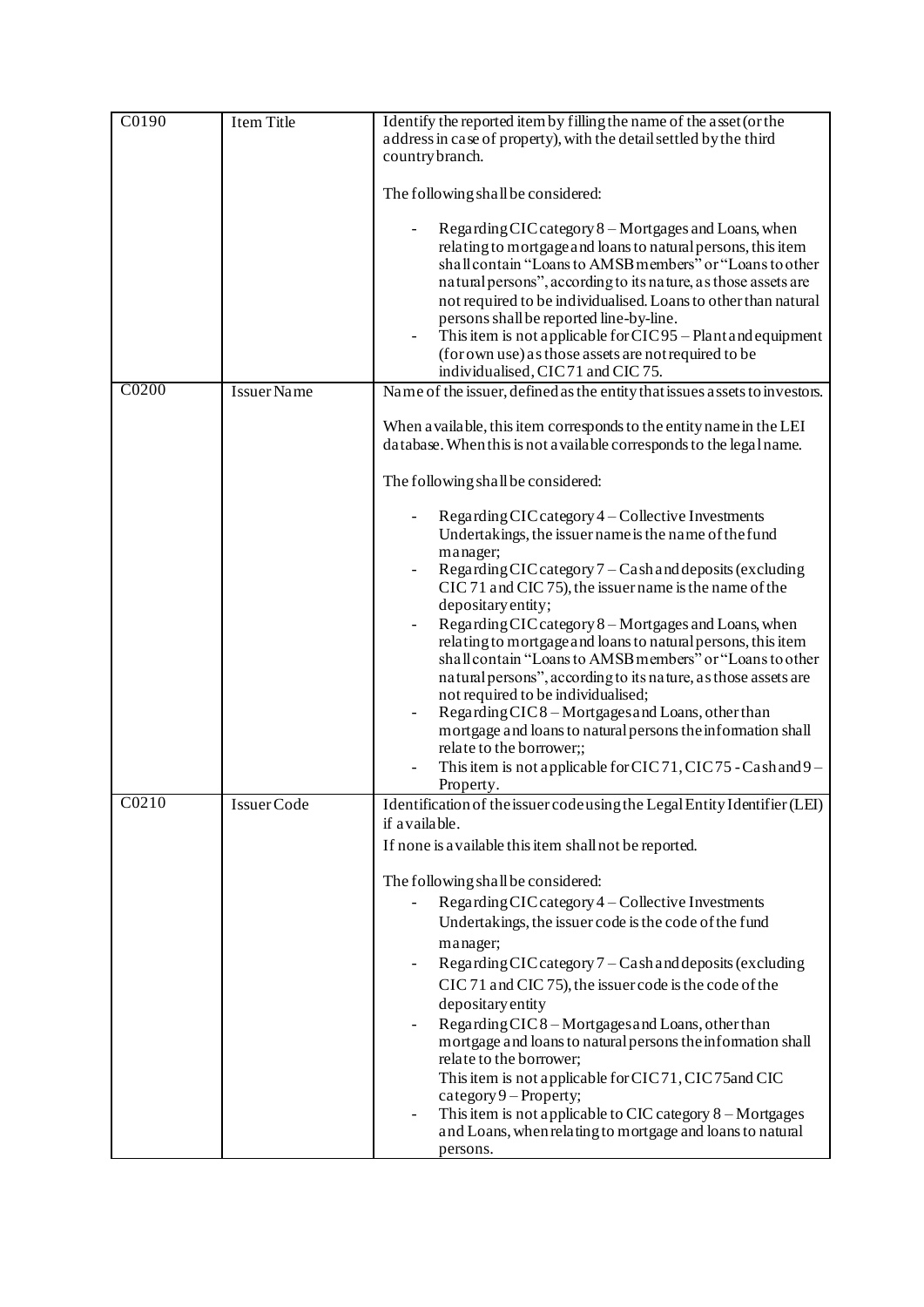| C0220             | Type of issuer code  | Identification of the type of code used for the "Issuer Code" item. One<br>of the options in the following closed list shall be used:                                                                                                                                                                                                                                                                                                                                                                                                                                                                                                                                                                                                                                                    |
|-------------------|----------------------|------------------------------------------------------------------------------------------------------------------------------------------------------------------------------------------------------------------------------------------------------------------------------------------------------------------------------------------------------------------------------------------------------------------------------------------------------------------------------------------------------------------------------------------------------------------------------------------------------------------------------------------------------------------------------------------------------------------------------------------------------------------------------------------|
|                   |                      | $1 - LEI$<br>$9 - None$                                                                                                                                                                                                                                                                                                                                                                                                                                                                                                                                                                                                                                                                                                                                                                  |
|                   |                      | This item is not applicable to CIC category $8 -$ Mortgages and Loans,<br>when relating to mortgage and loans to natural persons.                                                                                                                                                                                                                                                                                                                                                                                                                                                                                                                                                                                                                                                        |
|                   |                      | This item is not applicable for CIC 71, CIC 75 and category $9-$<br>Property.                                                                                                                                                                                                                                                                                                                                                                                                                                                                                                                                                                                                                                                                                                            |
| C0230             | <b>Issuer Sector</b> | Identify the economic sector of issuer based on the latest version of<br>NACE code (as published in an EC Regulation). The letter reference of<br>the NACE code identifying the Section shall be used as a minimum for<br>identifying sectors (e.g. 'A' or 'A0111' would be acceptable) except<br>for the NACE relating to Financial and Insurance activities, for which<br>the letter identifying the Section followed by the 4 digits code for the<br>class shall be used (e.g. 'K6411').<br>The following shall be considered:<br>Regarding CIC category 4 – Collective Investments<br>Undertakings, the issuer sector is the sector of the fund<br>manager;<br>Regarding CIC category 7 – Cash and deposits (excluding<br>CIC 71 and CIC 75), the issuer sector is the sector of the |
|                   |                      | depositary entity<br>Regarding CIC8 - Mortgages and Loans, other than<br>mortgage and loans to natural persons the information shall<br>relate to the borrower;<br>This item is not applicable for CIC71, CIC75 and CIC<br>$\overline{\phantom{a}}$<br>$category 9 - Property;$<br>This item is not applicable to CIC category 8 - Mortgages<br>and Loans, when relating to mortgage and loans to natural<br>persons.                                                                                                                                                                                                                                                                                                                                                                    |
| C <sub>0240</sub> | Issuer Group         | Name of issuer's ultimate parent entity. For collective investment<br>undertakings the group relation relates to the fund manager.<br>When a vailable, this item corresponds to the entity name in the LEI<br>database. When this is not a vailable corresponds to the legal name.                                                                                                                                                                                                                                                                                                                                                                                                                                                                                                       |
|                   |                      | The following shall be considered:<br>Regarding CIC category 4 - Collective Investments<br>Undertakings, the group relation relates to the fund manager;<br>Regarding CIC category $7 -$ Cash and deposits (excluding<br>CIC 71 and CIC 75), the group relation relates to the<br>depositary entity<br>Regarding CIC8 - Mortgages and Loans, other than<br>mortgage and loans to natural persons the group relation<br>relates to the borrower;<br>This item is not applicable for CIC category 8 – Mortgages<br>$\overline{\phantom{a}}$<br>and Loans (for mortgages and loans to natural persons)<br>This item is not applicable for CIC71, CIC75 and CIC<br>$category 9 - Property.$                                                                                                  |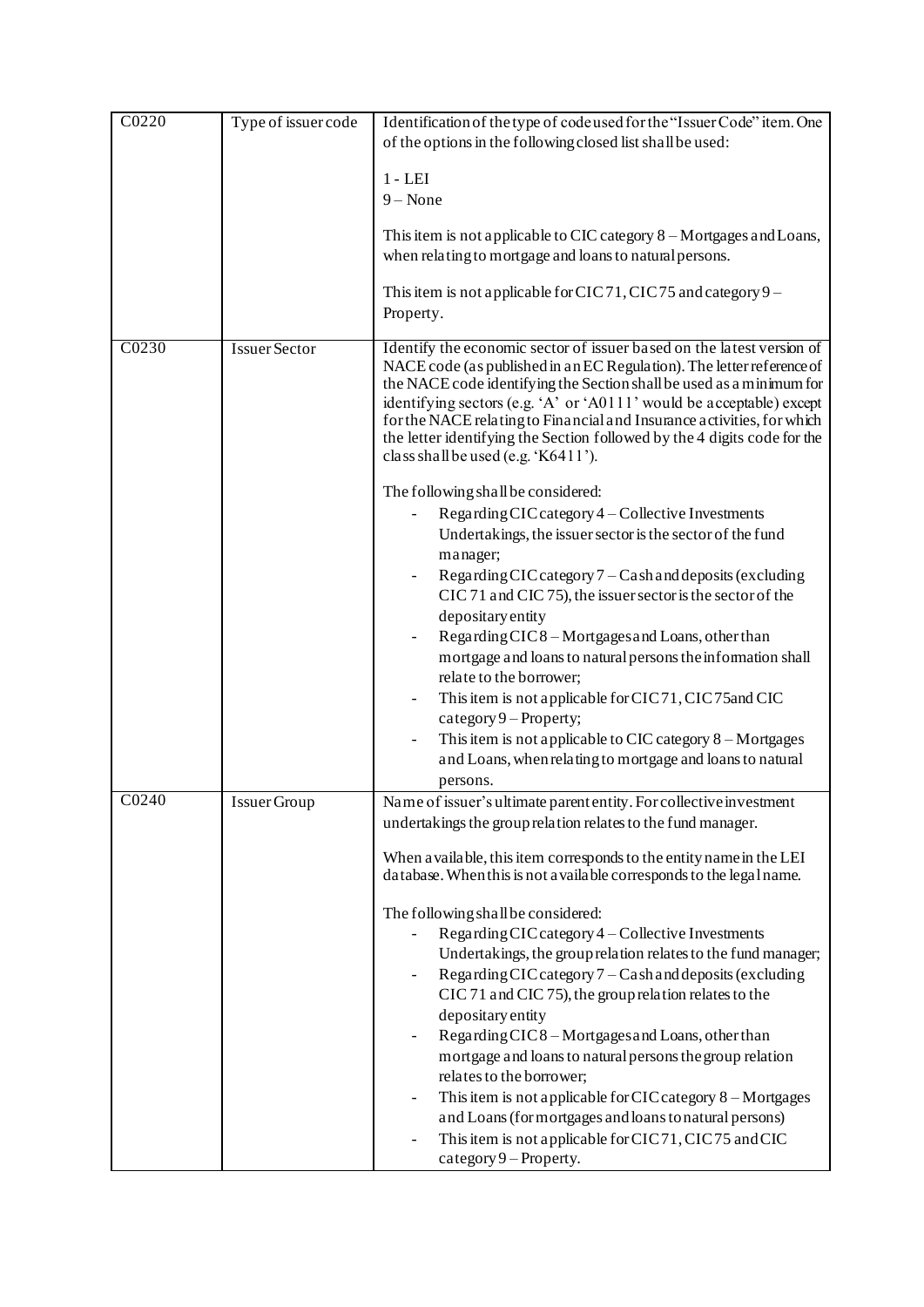| C <sub>0250</sub> | Issuer Group Code            | Issuer group's identification using the Legal Entity Identifier (LEI) if<br>a vailable.<br>If none is a vailable, this item shall not be reported.<br>The following shall be considered:<br>Regarding CIC category 4 - Collective Investments<br>Undertakings, the group relation relates to the fund manager;<br>Regarding CIC category 7 - Cash and deposits (excluding<br>CIC 71 and CIC 75), the group relation relates to the<br>depositary entity<br>Regarding CIC8 - Mortgages and Loans, other than<br>mortgage and loans to natural persons the group relation<br>relates to the borrower;<br>This item is not applicable for CIC category 8 - Mortgages<br>and Loans (for mortgages and loans to natural persons)<br>This item is not applicable for CIC71, CIC75 and CIC category 9 -<br>Property                                                                                                                                                                                                                                               |
|-------------------|------------------------------|------------------------------------------------------------------------------------------------------------------------------------------------------------------------------------------------------------------------------------------------------------------------------------------------------------------------------------------------------------------------------------------------------------------------------------------------------------------------------------------------------------------------------------------------------------------------------------------------------------------------------------------------------------------------------------------------------------------------------------------------------------------------------------------------------------------------------------------------------------------------------------------------------------------------------------------------------------------------------------------------------------------------------------------------------------|
| C0260             | Type of issuer group<br>code | Identification of the code used for the "Issuer Group Code" item. One<br>of the options in the following closed list shall be used:<br>$1 - LEI$<br>$9 - None$<br>This item is not applicable to CIC category 8 – Mortgages and Loans,<br>when relating to mortgage and loans to natural persons.<br>This item is not applicable for CIC71, CIC75 and CIC category 9 –<br>Property.                                                                                                                                                                                                                                                                                                                                                                                                                                                                                                                                                                                                                                                                        |
| C0270             | <b>Issuer Country</b>        | ISO 3166-1 alpha-2 code of the country of localisation of the issuer.<br>The localisation of the issuer is assessed by the address of the entity<br>issuing the asset.<br>The following shall be considered:<br>Regarding CIC category 4 - Collective Investments<br>Undertakings, the issuer country is the country is relative to<br>the fund manager;<br>Regarding CIC category 7 - Cash and deposits (excluding<br>CIC 71 and CIC 75), the issuer country is the country of the<br>depositary entity<br>Regarding CIC8 - Mortgages and Loans, other than<br>$\overline{a}$<br>mortgage and loans to natural persons the information shall<br>relate to the borrower;<br>This item is not applicable for CIC71, CIC75 and CIC<br>$\overline{a}$<br>$category 9 - Property;$<br>This item is not applicable to CIC category 8 - Mortgages<br>and Loans, when relating to mortgage and loans to natural<br>persons.<br>One of the options shall be used:<br>- ISO 3166-1 alpha-2 code<br>- XA: Supranational issuers<br>- EU: European Union Institutions |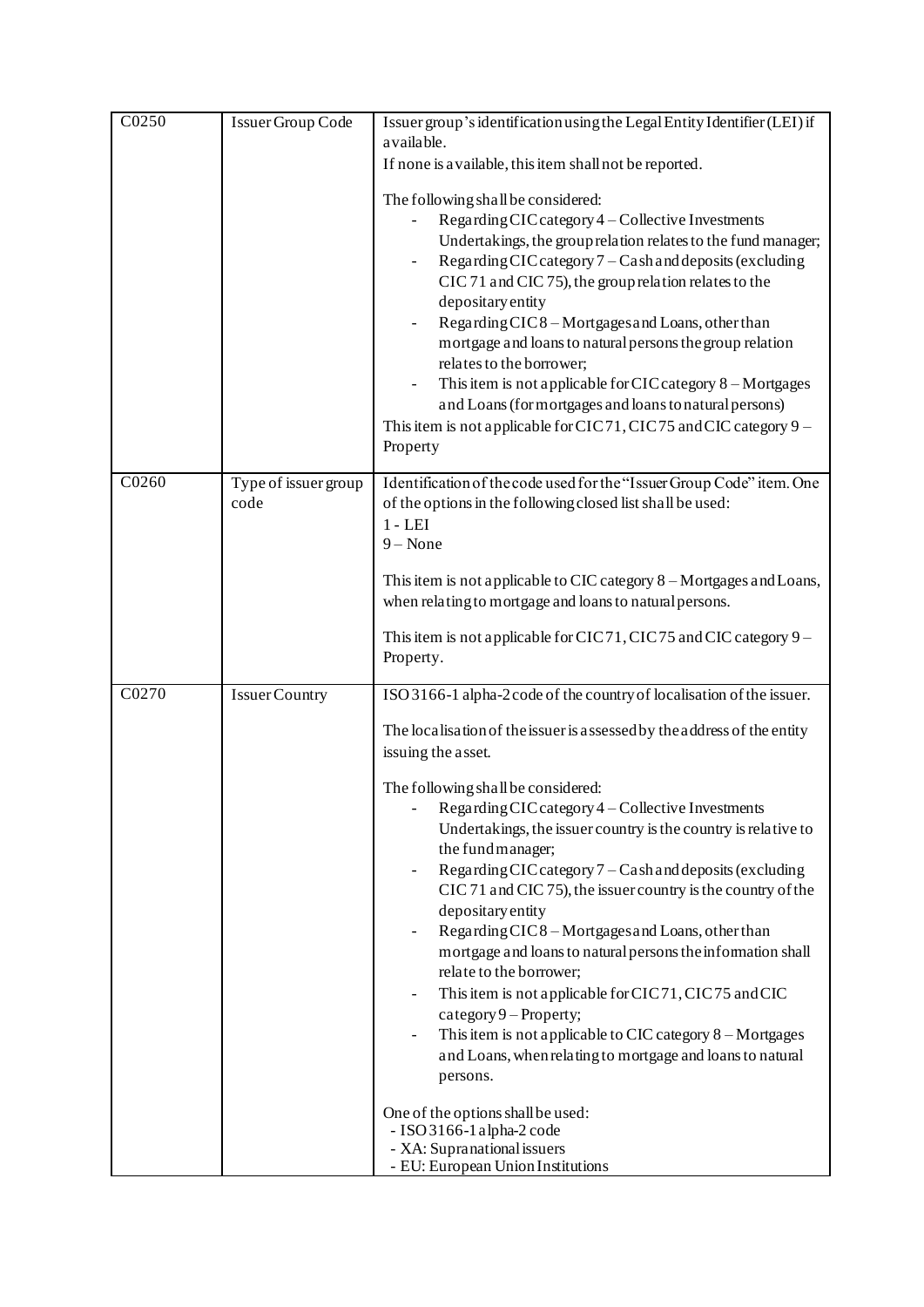| C0280<br>C <sub>0290</sub> | Currency<br><b>CIC</b>                                              | Identify the ISO 4217 alphabetic code of the currency of the issue.<br>The following shall be considered:<br>This item is not applicable for CIC category 8 – Mortgages<br>and Loans (for mortgages and to natural persons, as those<br>assets are not required to be individualised), CIC 75 and for<br>CIC 95 – Plant and equipment (for own use) for the same<br>reason;<br>Regarding CIC Category 9, excluding CIC 95 Plant and<br>equipment (for own use), the currency corresponds to the<br>currency in which the investment was made.<br>Complementary Identification Code used to classify assets, as set out<br>in Annex V - CIC Table of this Regulation. When classifying an asset                                                                                                                                                                                                                            |
|----------------------------|---------------------------------------------------------------------|---------------------------------------------------------------------------------------------------------------------------------------------------------------------------------------------------------------------------------------------------------------------------------------------------------------------------------------------------------------------------------------------------------------------------------------------------------------------------------------------------------------------------------------------------------------------------------------------------------------------------------------------------------------------------------------------------------------------------------------------------------------------------------------------------------------------------------------------------------------------------------------------------------------------------|
|                            |                                                                     | using the CIC table, third country branches shall take into<br>consideration the most representative risk to which the asset is<br>exposed to.                                                                                                                                                                                                                                                                                                                                                                                                                                                                                                                                                                                                                                                                                                                                                                            |
| C0295                      | Alternative<br>investment                                           | Alternative investment (Art. 4 (1) of Directive 2011/61/EU<br>$(AIFMD)$ :<br>1 - Alternative investment<br>2 - No alternative investment                                                                                                                                                                                                                                                                                                                                                                                                                                                                                                                                                                                                                                                                                                                                                                                  |
| C <sub>0300</sub>          | Infrastructure<br>investment                                        | Identify if the asset is an infrastructure investment.<br>Infrastructure investment is defined as investments in or loans to<br>utilities such as toll roads, bridges, tunnels, ports and airports, oil and<br>gas distribution, electricity distribution and social infrastructure such<br>as healthcare and educational facilities.<br>One of the options in the following closed list shall be used:<br>1 - Not an infrastructure investment<br>2 - Government Guarantee: where there is an explicit government<br>guarantee<br>3 - Government Supported including Public Finance initiative: where<br>there is a government policy or public finance initiatives to promote<br>or support the sector<br>4 - Supranational Guarantee/Supported: where there is an explicit<br>supranational guarantee or support<br>9 - Other: Other infrastructure loans or investments, not classified<br>under the above categories |
| C0310                      | Holdings in related<br>undertakings,<br>including<br>participations | Only applicable to asset categories 3 and 4.<br>Identify if an equity and other share is a participation. One of the<br>options in the following closed list shall be used:<br>1 - Not a participation;<br>2 - Is a participation                                                                                                                                                                                                                                                                                                                                                                                                                                                                                                                                                                                                                                                                                         |
| C0320<br>C0330             | External rating                                                     | Only applicable to CIC categories 1, 2, 5 and 6.<br>Rating of the asset at the reporting reference date issued by the<br>nominated credit a ssessment institution (ECAI).<br>This item is not applicable to assets for which undertakings using<br>internal models use internal ratings. If undertakings using internal<br>models do not use internal rating, this item shall be reported.<br>Identify the credit assessment institution (ECAI) giving the external                                                                                                                                                                                                                                                                                                                                                                                                                                                       |
|                            | Nominated ECAI                                                      | rating in C0320, by using the name of the ECAI as published on<br>ESMA's website. In case of ratings issued by subsidiaries of the ECAI                                                                                                                                                                                                                                                                                                                                                                                                                                                                                                                                                                                                                                                                                                                                                                                   |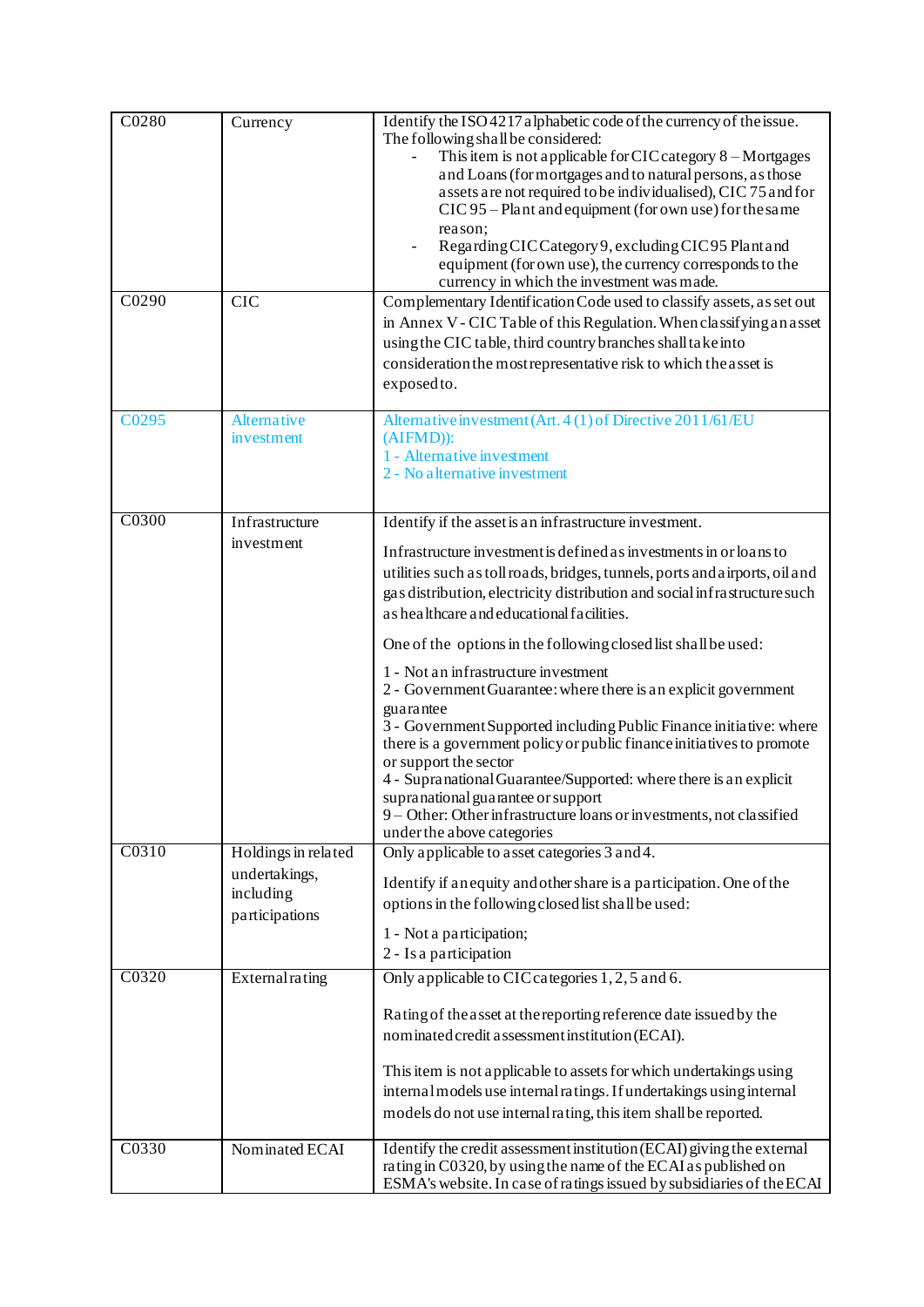|       |                     | please report the parent ECAI (the reference is to ESMA list of credit<br>rating a gencies registered or certified in a ccordance with Regulation<br>(EC) No 1060/2009 of the European Parliament and of the Council of<br>16 September 2009 on credit rating a gencies).<br>Only applicable to CIC categories 1, 2, 5 and 6.<br>This item shall be reported when External rating $(C0320)$ is reported. |
|-------|---------------------|----------------------------------------------------------------------------------------------------------------------------------------------------------------------------------------------------------------------------------------------------------------------------------------------------------------------------------------------------------------------------------------------------------|
| C0340 | Credit quality step | Only applicable to CIC categories 1, 2, 5 and 6.                                                                                                                                                                                                                                                                                                                                                         |
|       |                     | Identify the credit quality step attributed to the asset, as defined by<br>article 109a(1) of Directive 2009/138/EC.                                                                                                                                                                                                                                                                                     |
|       |                     | The credit quality step shall in particular reflect any readjustments to<br>the credit quality made internally by the third country branches that<br>use the standard formula.                                                                                                                                                                                                                           |
|       |                     | This item is not applicable to assets for which undertakings using<br>internal models use internal ratings. If undertakings using internal<br>models do not use internal rating, this item shall be reported.                                                                                                                                                                                            |
|       |                     | One of the options in the following closed list shall be used:                                                                                                                                                                                                                                                                                                                                           |
|       |                     | 0 - Credit quality step 0<br>1 - Credit quality step 1                                                                                                                                                                                                                                                                                                                                                   |
|       |                     | 2 - Credit quality step 2<br>3 - Credit quality step 3                                                                                                                                                                                                                                                                                                                                                   |
|       |                     | 4 - Credit quality step 4<br>5 - Credit quality step 5                                                                                                                                                                                                                                                                                                                                                   |
|       |                     | 6 - Credit quality step 6                                                                                                                                                                                                                                                                                                                                                                                |
| C0350 | Internal rating     | $9 - No$ rating a vailable<br>Only applicable to CIC categories 1, 2, 5 and 6.                                                                                                                                                                                                                                                                                                                           |
|       |                     |                                                                                                                                                                                                                                                                                                                                                                                                          |
|       |                     | Internal rating of assets for third country branches using an internal<br>model to the extent that the internal ratings are used in their internal                                                                                                                                                                                                                                                       |
|       |                     | modelling. If an internal model third country branch is using solely<br>external ratings this item shall not be reported.                                                                                                                                                                                                                                                                                |
| C0360 | Duration            | Only applies to CIC categories 1, 2, 4 (when applicable, e.g. for                                                                                                                                                                                                                                                                                                                                        |
|       |                     | collective investment undertaking mainly invested in bonds), 5 and 6.                                                                                                                                                                                                                                                                                                                                    |
|       |                     | Asset duration, defined as the 'residual modified duration' (modified                                                                                                                                                                                                                                                                                                                                    |
|       |                     | duration calculated based on the remaining time for maturity of the                                                                                                                                                                                                                                                                                                                                      |
|       |                     | security, counted from the reporting reference date). For assets                                                                                                                                                                                                                                                                                                                                         |
|       |                     | without fixed maturity the first call date shall be used. The duration                                                                                                                                                                                                                                                                                                                                   |
|       |                     | shall be calculated based on economic value.                                                                                                                                                                                                                                                                                                                                                             |
| C0370 | Unit Solvency II    | Amount in reporting currency for the asset, if relevant.                                                                                                                                                                                                                                                                                                                                                 |
|       | price               | This item shall be reported if a "quantity" (C0130) has been provided                                                                                                                                                                                                                                                                                                                                    |
|       |                     | in the first part of the template ("Information on positions held").                                                                                                                                                                                                                                                                                                                                     |
|       |                     | This item shall not be reported if item Unit percentage of par a mount                                                                                                                                                                                                                                                                                                                                   |
|       |                     | Solvency II price (C0380) is reported.                                                                                                                                                                                                                                                                                                                                                                   |